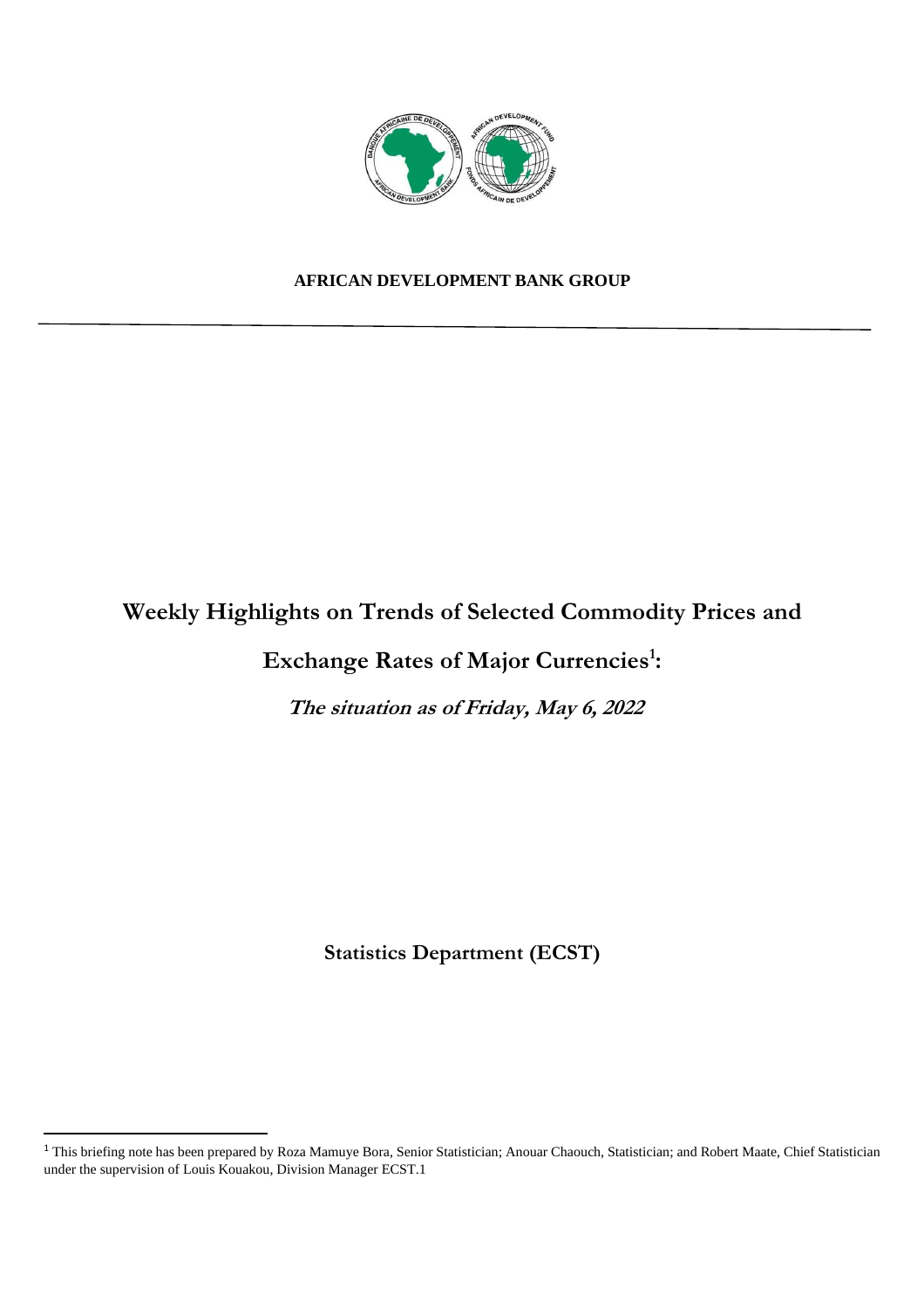# **Contents**

|                                                                                     | Page |
|-------------------------------------------------------------------------------------|------|
| <b>Highlights</b>                                                                   |      |
| Data Annexes: Weekly Price Movements of Selected Commodities                        | ᄀ    |
| Data Annexes: Weekly Price Movements of Selected Commodities Since 14 February 2022 | 3    |
| Data Annexes: Weekly Rates Movements of Selected Exchange Rates                     |      |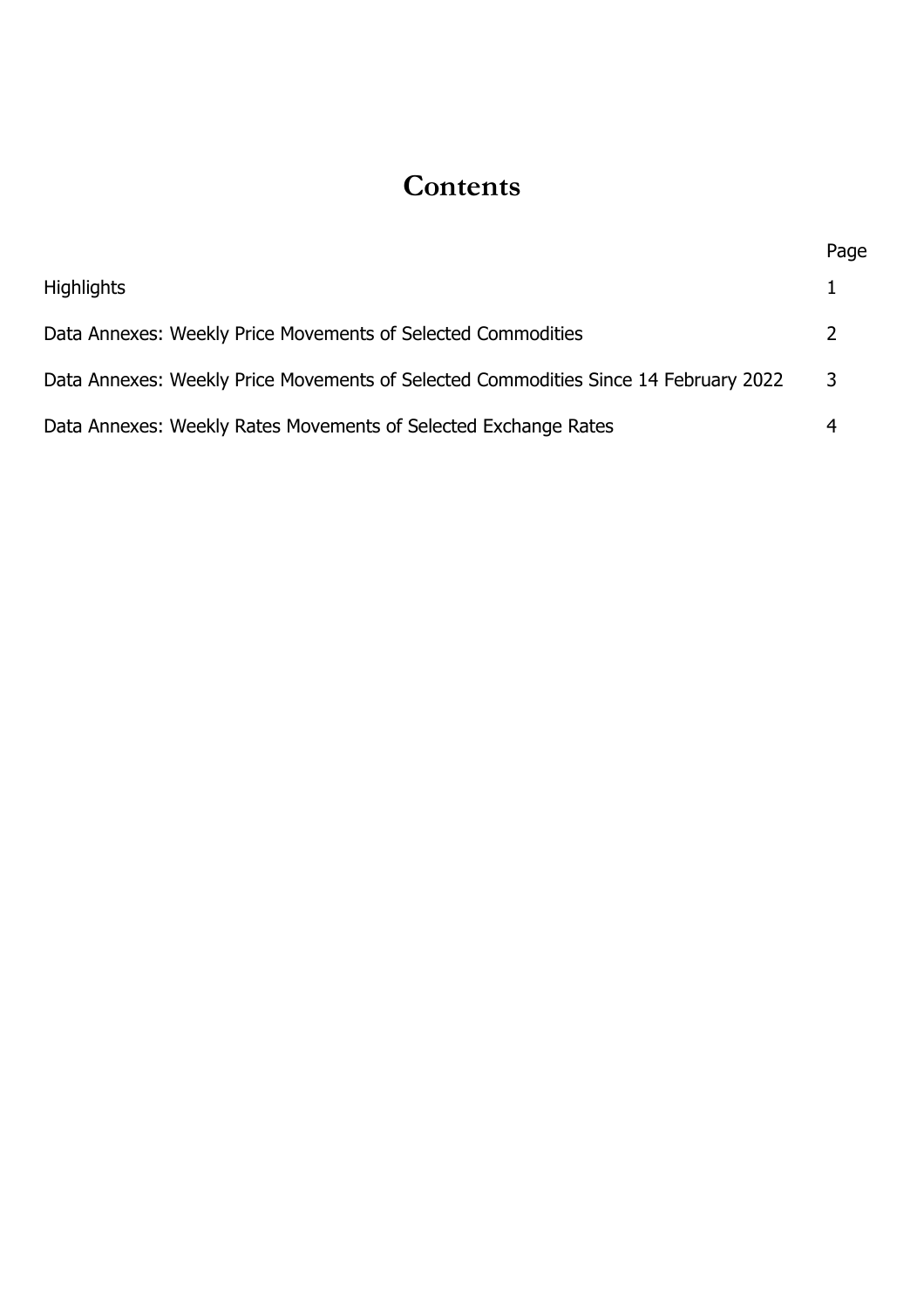### **Weekly Highlights on Trends of Selected Commodity Prices and Exchange Rates of Major Currencies — Week Ending May 6, 2022**

International prices for commodities such as fuel, agricultural and metal products remain volatile due to various global socio-economic and political trends, which have persisted over the past two months. In the week ending May 6, 2022, the prices of most commodities were higher compared to their levels in February 2022 and on a yearly basis. However, prices continued to fluctuate on a weekly basis.

#### **Energy**

**As of May 6, 2022, the international price of crude oil, both Brent and WTI, increased by 4.9 percent compared to the preceding week; a weekly price increase was also recorded for natural gas at 11.0 percent.** Compared to the same period of last year, prices of Brent and WTI crude oil increased by 76.2 and 82.1 percent respectively, while the price of natural gas more than tripled during the same period. Similarly, in contrast to their levels on February 24, 2022, prices of Brent crude oil, WTI crude oil and natural gas increased by 23.3 percent, 23.6 percent and 71.2 percent respectively.

#### **Metal**

**International prices of selected metals—specifically silver, gold, copper and nickel—declined by varying degrees during the week ending May 6, 2022, while the price of platinum recorded an increase of 2.4 percent.** The recorded price declines were 1.8 percent, 0.7 percent, 3.6 percent and 5.3 percent for silver, gold, copper and nickel respectively. On the other hand, a year-on-year comparison indicates that prices of gold and nickel remained higher by 3.7 percent and 67.7 percent, while prices of platinum, silver and copper declined by 23.2 percent, 18.5 percent and 6.7 percent respectively. Compared to February 24, 2022, all metals under review, except nickel, recorded lower prices.

#### **Agricultural Commodities**

**International prices of wheat HRW and sugar recorded increases of 5.9 percent and 0.1 percent respectively on a weekly basis, while other selected agricultural commodity prices declined by varying magnitudes.** In the week under review, prices declined as follows: coffee arabica (4.9 percent), cocoa (3.7 percent), corn CBT (3.2 percent), rice (2.8 percent) and cotton (1.4 percent). On an annual basis, however, the prices of all selected agricultural commodities recorded increases ranging between 70.5 percent for cotton and 4.3 percent for corn CBT. World prices of selected agricultural commodities remained higher on May 6, 2022, compared to their levels on February 24, 2022, except for coffee arabica and cocoa, which were lower by 11.6 percent and 3.0 percent respectively.

#### **Fertilizers**

As of May 6, 2022, international prices of phosphoric rock, TSP and DAP were higher than their levels a year ago by 150 percent, 114.1 percent and 54.0 percent respectively. However, on a weekly basis, world prices of phosphoric rock remained unchanged, although the price of DAP and TSP declined by 8.4 percent and 3.6 percent respectively. Compared to their prices on February 24, 2022, an increase of 43.2 percent was recorded for TSP followed by phosphoric rock (34.1 percent) and DAP (0.6 percent).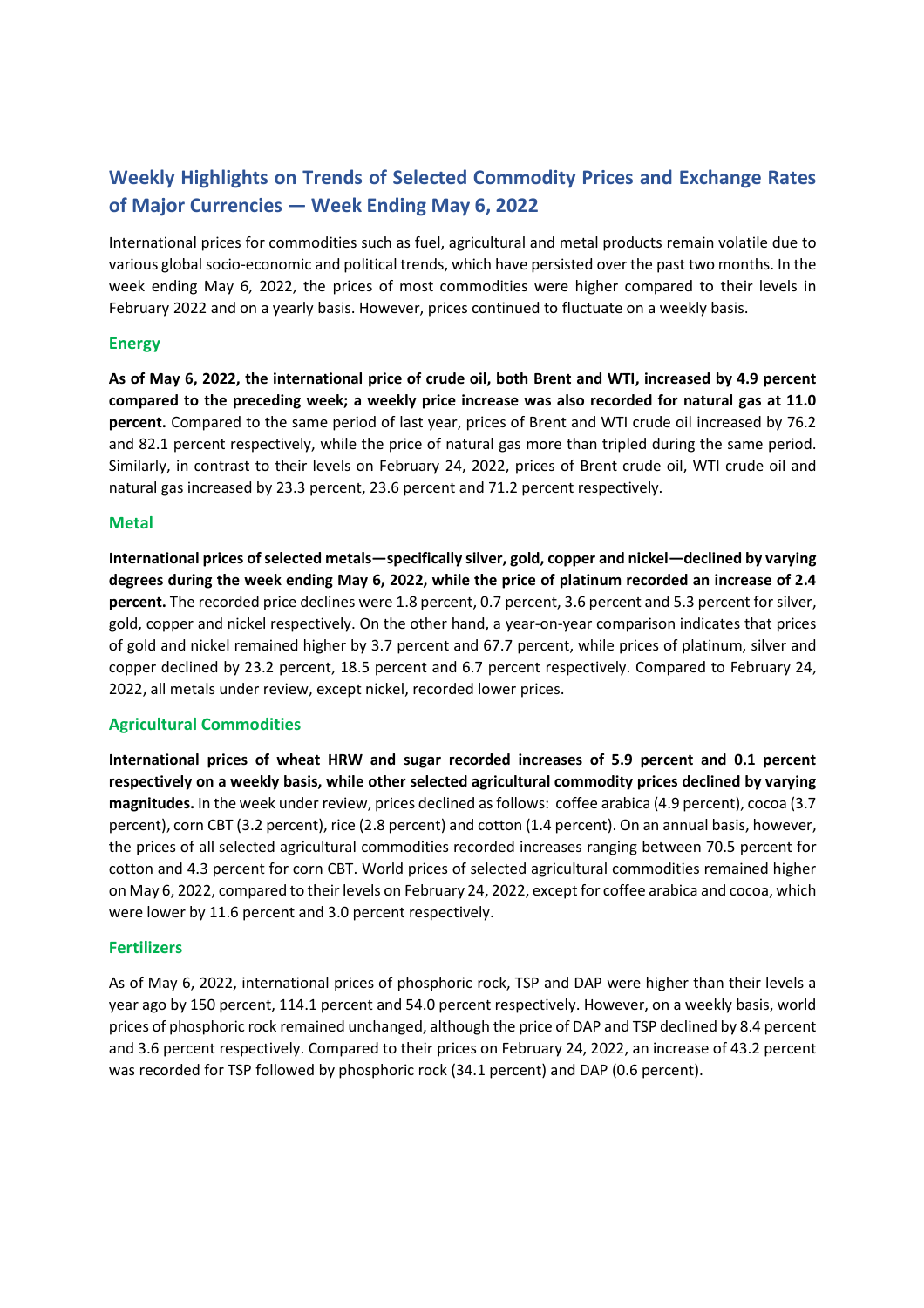#### **Exchange Rate Fluctuations**

**During the week ending May 6, 2022, the major global currencies, specifically the Euro, British Pound (GBP), Yen (JPY) and Chinese Yuan (CNH) registered depreciations against the US dollar (USD) of 12.3 percent, 11.0 percent, 16.3 percent and 3.6 percent respectively on a year-on-year basis. By contrast, during the same time period the Russian Ruble (RUB) appreciated by 9.4 percent.** Compared to their rates on February 24, 2022, the Russian RUB rose by 28.4 percent against the USD in the week ending May 6, 2022 while the other four currencies depreciated during the same period. On a weekly basis, the Euro recorded an appreciation of 0.2 percent against the USD, while the RUB rose by 4.0 percent. This was in contrast to the GBP, CNH and JPY, which recorded further depreciations of 1.8 percent, 1.0 percent and 0.6 percent respectively during the same period.

**Exchange rate trends for currencies of most African countries have exhibited varying fluctuations**. Of the 37 African currencies with updated data on exchange rate movements, 13 currencies recorded appreciations, while the rest weakened against the USD on a weekly basis at May 6, 2022. The highest weekly currency appreciation was recorded for Ghana at 3.0 percent, while the greatest depreciation was recorded for Zimbabwe at 14.3 percent. On a year-on-year basis, however, only five countries recorded appreciation in their currencies against the USD, while the rest recorded depreciations. Twenty-one (21) African currencies depreciated by more than 5.0 percent on annual basis while five countries recorded appreciations ranging between 60.8 percent in Angola and 10.3 percent in Seychelles.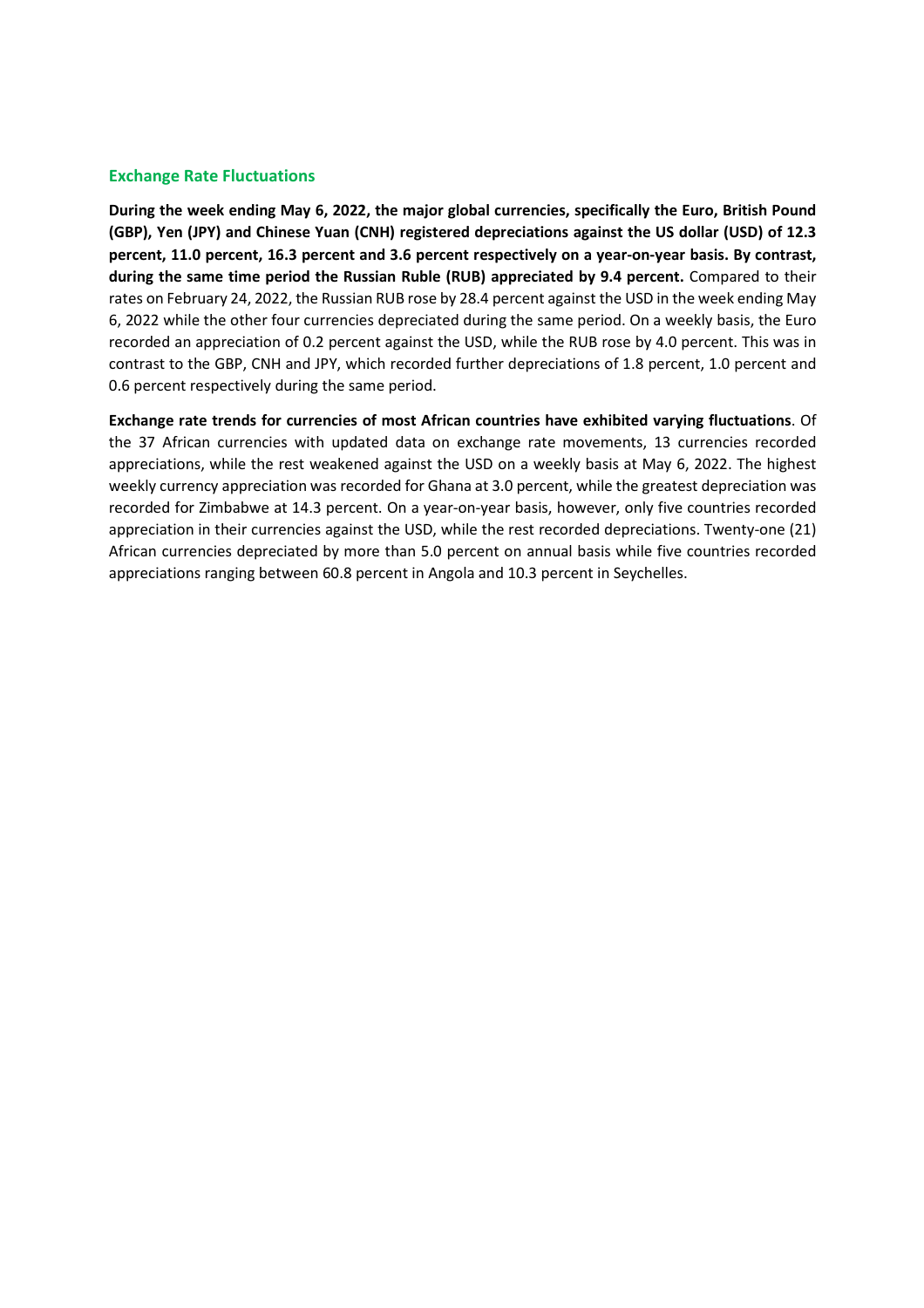

Sources: AfDB Statistics Department and Bloomberg

Notes: bbl = barrel; mmbtu = million British thermal units; t.oz = troy oz; cwt= Hunderweight; bu= Bushel; MT = Metric Ton; lb= Pound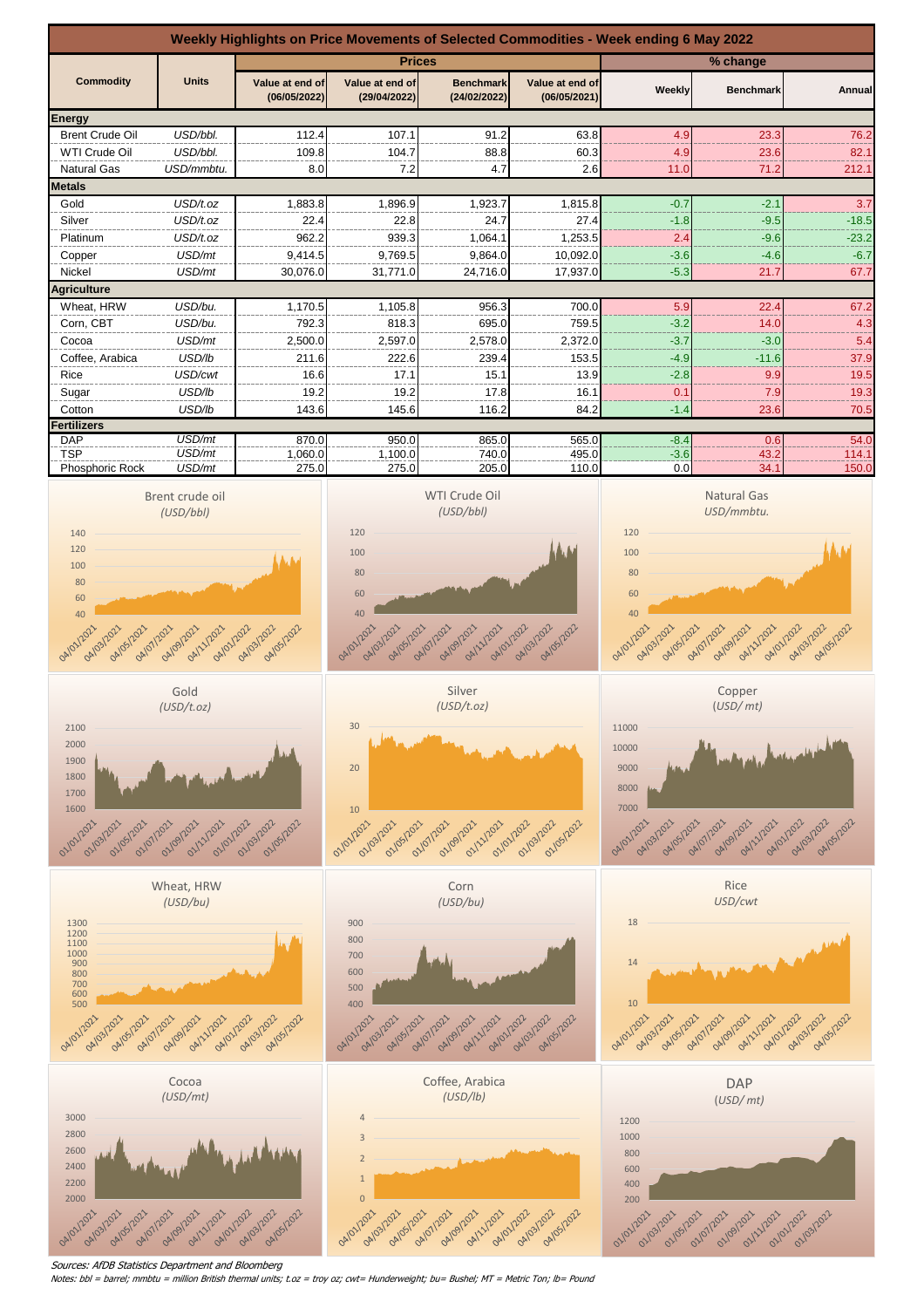| Daily Highlights on Price of Selected Commodities |                                  |                         |                    |                    |               |                    |                      |                      |                      |                  |                    |                           |              |                      |                |
|---------------------------------------------------|----------------------------------|-------------------------|--------------------|--------------------|---------------|--------------------|----------------------|----------------------|----------------------|------------------|--------------------|---------------------------|--------------|----------------------|----------------|
|                                                   | <b>Brent</b><br><b>Crude Oil</b> | <b>WTI Crude</b><br>Oil | <b>Natural Gas</b> | Gold               | <b>Silver</b> | <b>Platinum</b>    | Copper               | <b>Nickel</b>        | Wheat,<br><b>HRW</b> | Corn, CBT        | Cocoa              | Coffee,<br><b>Arabica</b> | <b>Rice</b>  | Sugar                | <b>Cotton</b>  |
|                                                   | USD/bbl.                         | USD/bbl.                | USD/mmbtu.         | USD/t.oz           | USD/t.oz      | USD/t.oz           | USD/mt               | USD/mt               | USD/bu.              | USD/bu.          | USD/mt             | USD/lb                    | USD/cwt      | USD/lb               | USD/lb         |
| 14-Feb-22<br>15-Feb-22                            | 91.2<br>87.9                     | 89.6<br>86.4            | 4.2<br>4.3         | 1,864.7<br>1,853.0 | 23.8<br>23.3  | 1,032.7<br>1,024.5 | 9,920.0<br>9,968.5   | 23,170.0<br>23,292.0 | 832.3<br>810.5       | 655.8<br>638.0   | 2,677.0<br>2,667.0 | 247.6<br>251.9            | 15.1<br>14.8 | 17.6<br>17.5         | 117.9<br>118.0 |
| 16-Feb-22                                         | 89.1                             | 87.8                    | 4.6                | 1,869.1            | 23.6          | 1,064.1            | 9,992.5              | 23,406.0             | 813.5                | 647.0            | 2,611.0            | 252.3                     | 14.9         | 17.5                 | 116.8          |
| 17-Feb-22                                         | 87.7                             | 86.4                    | 4.5                | 1,897.7            | 23.8          | 1,091.5            | 9,929.0              | 23,886.0             | 829.0                | 650.0            | 2,589.0            | 251.5                     | 14.9         | 17.6                 | 116.7          |
| 18-Feb-22                                         | 88.4                             | 86.9                    | 4.4                | 1,898.4            | 23.9          | 1,072.3            | 9,956.0              | 24,144.0             | 840.8                | 654.3            | 2,573.0            | 246.9                     | 14.9         | 17.5                 | 118.1          |
| 21-Feb-22                                         | 89.7                             |                         | $\cdots$           | 1,897.7            | 23.9          | 1,073.7            | 9,898.0              | 24,349.0             | $\cdots$             | $\dddot{\cdots}$ |                    |                           | $\cdots$     | $\dddot{\mathbf{r}}$ |                |
| 22-Feb-22                                         | 90.2<br>90.8                     | 88.7<br>89.1            | 4.5<br>4.6         | 1,903.4            | 24.3<br>24.5  | 1,085.1            | 9,915.0              | 24,558.0             | 886.5                | 674.8            | 2,611.0            | 248.5                     | 15.1         | 17.7                 | 117.4          |
| 23-Feb-22<br>24-Feb-22                            | 91.2                             | 88.8                    | 4.7                | 1,908.4<br>1,923.7 | 24.7          | 1,093.3<br>1,064.1 | 9,866.0<br>9,864.0   | 24,396.0<br>24,716.0 | 916.3<br>956.3       | 683.8<br>695.0   | 2,626.0<br>2,578.0 | 248.6<br>239.4            | 15.1<br>15.1 | 17.7<br>17.8         | 118.4<br>116.2 |
| 25-Feb-22                                         | 90.1                             | 87.9                    | 4.5                | 1,889.3            | 24.3          | 1,059.4            | 9,873.0              | 24,361.0             | 881.3                | 659.5            | 2,576.0            | 240.1                     | 15.1         | 17.5                 | 115.3          |
| 28-Feb-22                                         | 92.9                             | 91.0                    | 4.5                | 1,899.3            | 24.4          | 1,042.9            | 9,883.5              | 24,282.0             | 940.8                | 697.5            | 2,491.0            | 234.3                     | 15.4         | 17.5                 | 115.8          |
| 1-Mar-22                                          | 98.0                             | 96.2                    | 4.6                | 1,934.9            | 25.3          | 1,054.7            | 10,061.5             | 25,103.0             | 990.8                | 739.8            | 2,483.0            | 237.3                     | 15.9         | 18.1                 | 119.2          |
| 2-Mar-22                                          | 104.2                            | 102.4                   | 4.8                | 1,918.7            | 25.1          | 1,065.7            | 10,166.0             | 25,879.0             | 1,058.0              | 739.0            | 2,491.0            | 230.5                     | 15.9         | 18.5                 | 115.1          |
| 3-Mar-22<br>4-Mar-22                              | 103.0<br>110.9                   | 100.7<br>108.1          | 4.8<br>5.1         | 1,932.0<br>1,970.7 | 25.1<br>25.7  | 1,080.1<br>1,128.1 | 10,351.0<br>10,674.0 | 26,897.0<br>28,919.0 | 1,133.0<br>1,174.5   | 751.3<br>756.5   | 2,524.0<br>2,582.0 | 224.2<br>224.2            | 16.0<br>16.1 | 18.7<br>19.1         | 115.9<br>113.1 |
| 7-Mar-22                                          | 115.1                            | 111.7                   | 4.9                | 1,984.2            | 25.4          | 1,119.2            | 10,281.5             | 48,078.0             | 1,233.8              | 749.3            | 2,597.0            | 225.5                     | 15.9         | 19.1                 | 112.7          |
| 8-Mar-22                                          | 119.3                            | 115.2                   | 4.6                | 2,029.9            | 26.2          | 1,142.6            | 10,209.0             | $\cdots$             | 1,178.3              | 754.5            | 2,597.0            | 234.1                     | 15.7         | 19.3                 | 113.5          |
| 9-Mar-22                                          | 103.5                            | 101.0                   | 4.6                | 1,985.6            | 25.6          | 1,084.9            | 10,001.5             | $\cdots$             | 1,093.3              | 735.0            | 2,624.0            | 230.5                     | 15.5         | 18.9                 | 113.2          |
| 10-Mar-22                                         | 102.4                            | 99.6                    | 4.7                | 2,004.0            | 26.0          | 1,081.3            | 10,117.0             | m.                   | 1,054.3              | 757.8            | 2,643.0            | 225.2                     | 15.6         | 19.1                 | 113.0          |
| 11-Mar-22                                         | 106.2                            | 103.2                   | 4.8                | 1,988.5            | 25.9          | 1,082.1            | 10,183.5             | $\cdots$             | 1,081.0              | 764.5            | 2,580.0            | 223.0                     | 15.5         | 19.2                 | 116.8          |
| 14-Mar-22<br>15-Mar-22                            | 100.6<br>95.6                    | 98.4<br>92.8            | 4.8<br>4.7         | 1,957.9<br>1,924.4 | 25.1<br>25.0  | 1,043.9<br>996.7   | 9,935.0<br>9,904.0   | m.                   | 1,085.5<br>1,143.5   | 728.3<br>758.0   | 2,571.0<br>2,461.0 | 219.7<br>212.3            | 15.6<br>16.2 | 19.1<br>18.7         | 115.1<br>115.1 |
| 16-Mar-22                                         | 93.7                             | 91.6                    | 4.8                | 1,908.1            | 24.6          | 1,008.3            | 10,054.0             | $\ldots$<br>45,590.0 | 1,058.5              | 730.0            | 2,471.0            | 218.6                     | 15.9         | 18.5                 | 116.0          |
| 17-Mar-22                                         | 101.0                            | 99.4                    | 5.1                | 1,942.5            | 25.3          | 1,026.4            | 10,243.0             | 41,945.0             | 1,083.3              | 754.5            | 2,504.0            | 217.3                     | 15.7         | 18.6                 | 118.1          |
| 18-Mar-22                                         | 102.5                            | 100.7                   | 4.9                | 1,921.6            | 25.0          | 1,027.0            | 10,331.0             | 36,915.0             | 1,062.0              | 741.8            | 2,537.0            | 220.3                     | 15.6         | 18.8                 | 123.0          |
| 21-Mar-22                                         | 108.6                            | 107.1                   | 5.0                | 1,932.0            | 25.1          | 1,042.8            | 10,295.0             | 31,380.0             | 1,103.3              | 756.3            | 2,521.0            | 225.9                     | 15.9         | 19.2                 | 126.2          |
| 22-Mar-22<br>23-Mar-22                            | 108.5<br>113.9                   | 106.6<br>112.0          | 5.3<br>5.3         | 1,920.5<br>1,936.7 | 24.8<br>25.1  | 1,024.1<br>1,019.7 | 10,268.0<br>10,438.5 | 28,159.0<br>32,380.0 | 1,109.8<br>1,105.5   | 753.0<br>757.8   | 2,586.0<br>2,631.0 | 225.1<br>225.3            | 16.0<br>16.0 | 19.1<br>19.2         | 126.3<br>126.3 |
| 24-Mar-22                                         | 111.5                            | 109.4                   | 5.5                | 1,965.0            | 25.6          | 1,029.4            | 10,349.5             | 37,235.0             | 1,090.3              | 748.3            | 2,583.0            | 221.9                     | 16.0         | 19.2                 | 127.4          |
| 25-Mar-22                                         | 113.6                            | 111.1                   | 5.7                | 1,958.3            | 25.5          | 1,005.4            | 10,267.0             | 35,491.0             | 1,107.0              | 754.0            | 2,562.0            | 221.9                     | 16.3         | 19.5                 | 132.4          |
| 28-Mar-22                                         | 106.2                            | 103.4                   | 5.6                | 1,938.5            | 25.1          | 992.9              | 10,341.0             | 32,725.0             | 1,069.5              | 748.5            | 2,602.0            | 214.6                     | 16.0         | 19.5                 | 135.3          |
| 29-Mar-22                                         | 104.7                            | 102.1                   | 5.4                | 1,915.5            | 24.6          | 980.0              | 10,316.5             | 31,803.0             | 1,024.3              | 726.3            | 2,639.0            | 215.7                     | 15.7         | 19.0                 | 133.3          |
| 30-Mar-22                                         | 108.6                            | 105.7                   | 5.7                | 1,932.2            | 25.0          | 997.7              | 10,367.5             | 32,893.0             | 1,044.8              | 738.0            | 2,651.0            | 221.9                     | 15.9         | 19.4                 | 136.2          |
| 31-Mar-22<br>1-Apr-22                             | 102.7<br>102.8                   | 98.5<br>97.9            | 5.7<br>5.8         | 1,944.5<br>1,925.7 | 24.9<br>24.6  | 992.4<br>989.6     | 10,375.0<br>10,353.5 | 32,107.0<br>33,223.0 | 1,029.8<br>1,013.8   | 748.8<br>735.0   | 2,650.0<br>2,599.0 | 226.4<br>228.4            | 16.0<br>16.0 | 19.3<br>19.2         | 132.1<br>130.9 |
| 4-Apr-22                                          | 106.0                            | 101.8                   | 5.8                | 1,931.7            | 24.5          | 989.2              | 10,469.0             | 33,245.0             | 1,039.3              | 750.5            | 2,562.0            | 230.6                     | 16.0         | 19.4                 | 134.3          |
| 5-Apr-22                                          | 105.2                            | 100.7                   | 6.1                | 1,923.6            | 24.4          | 973.3              | 10,455.0             | 33,312.0             | 1,084.3              | 759.8            | 2,534.0            | 231.3                     | 16.0         | 19.5                 | 134.0          |
| 6-Apr-22                                          | 100.3                            | 95.4                    | 6.1                | 1,925.0            | 24.4          | 954.6              | 10,305.0             | 33,467.0             | 1,086.0              | 756.5            | 2,549.0            | 227.6                     | 15.9         | 19.4                 | 132.6          |
| 7-Apr-22                                          | 100.1                            | 95.5                    | 6.4                | 1,934.3            | 24.5          | 959.5              | 10,311.5             | 33,698.0             | 1,073.3              | 757.8            | 2,574.0            | 226.2                     | 15.8         | 19.7                 | 131.4          |
| 8-Apr-22<br>11-Apr-22                             | 102.2<br>98.3                    | 97.7<br>93.9            | 6.4<br>6.7         | 1,947.5<br>1,941.5 | 24.8<br>24.8  | 979.2<br>978.0     | 10,323.5<br>10,200.5 | 33,855.0<br>32,483.0 | 1,110.0              | 768.8<br>764.5   | 2,620.0<br>2,616.0 | 231.7<br>236.6            | 15.8         | 20.3<br>20.2         | 131.1<br>133.5 |
| 12-Apr-22                                         | 104.2                            | 100.2                   | 6.8                | 1,974.1            | 25.6          | 977.1              | 10,342.5             | 32,488.0             | 1,145.5<br>1,166.8   | 776.3            | 2,583.0            | 233.6                     | 15.6<br>15.7 | 20.2                 | 137.5          |
| 13-Apr-22                                         | 108.1                            | 103.8                   | 7.1                | 1,979.0            | 25.7          | 990.8              | 10,299.0             | 32,981.0             | 1,178.0              | 783.5            | 2,583.0            | 225.1                     | 15.8         | 20.1                 | 141.5          |
| 14-Apr-22                                         | 110.8                            | 106.4                   | 7.4                | 1,971.2            | 25.5          | 991.0              | 10,315.0             | 33,175.0             | 1,157.3              | 790.3            | 2,583.0            | 223.6                     | 16.2         | 20.0                 | 140.7          |
| 15-Apr-22                                         | $\mathbf{r}$                     | $\cdots$                | $\cdots$           | 1,978.2            | 25.6          | 992.9              | $\mathbf{m}$         | zz.                  |                      | $\cdots$         |                    |                           | $\cdots$     | $\cdot$              |                |
| 18-Apr-22                                         | 111.9                            | 107.6                   | 8.0                | 1,986.6            | 26.0          | 1,020.6            |                      |                      | 1,189.0              | 813.3            | 2,525.0            | 223.5                     | 16.6         | 20.2                 | 143.3          |
| 19-Apr-22<br>20-Apr-22                            | 106.6<br>106.3                   | 102.1<br>102.2          | 7.3<br>7.1         | 1,957.5<br>1,953.4 | 25.3<br>25.2  | 990.1<br>990.5     | 10,304.5<br>10,223.0 | 33,768.0<br>33,505.0 | 1,176.3<br>1,169.5   | 804.0<br>815.8   | 2,525.0<br>2,536.0 | 221.3<br>218.8            | 16.1<br>16.1 | 19.7<br>19.6         | 138.3<br>138.9 |
| 21-Apr-22                                         | 108.0                            | 103.8                   | 7.1                | 1,940.6            | 24.5          | 971.2              | 10,285.0             | 33,911.0             | 1,143.5              | 799.3            | 2,540.0            | 228.2                     | 16.2         | 19.8                 | 137.9          |
| 22-Apr-22                                         | 106.2                            | 102.1                   | 6.7                | 1,931.6            | 24.1          | 931.4              | 10,110.0             | 33,107.0             | 1,149.5              | 793.0            | 2,506.0            | 227.3                     | 16.2         | 19.2                 | 135.9          |
| 25-Apr-22                                         | 102.2                            | 98.5                    | 6.8                | 1,897.7            | 23.7          | 922.0              | 9,769.0              | 32,636.0             | 1,153.0              | 800.3            | 2,432.0            | 220.8                     | 16.3         | 18.9                 | 135.4          |
| 26-Apr-22                                         | 104.6                            | 101.7                   | 7.0                | 1,903.3            | 23.5          | 919.3              | 9,860.0              | 33,076.0             | 1,164.5              | 803.3            | 2,557.0            | 221.4                     | 16.8         | 18.9                 | 135.7          |
| 27-Apr-22                                         | 105.0                            | 102.0                   | 7.3                | 1,887.6            | 23.4          | 920.4              | 9,856.0              | 33,300.0             | 1,154.0              | 815.5            | 2,572.0            | 216.0                     | 16.7         | 18.9                 | 140.7          |
| 28-Apr-22<br>29-Apr-22                            | 107.3<br>107.1                   | 105.4<br>104.7          | 6.9<br>$7.2\,$     | 1,888.7<br>1,896.9 | 23.1<br>22.8  | 919.9<br>939.3     | 9,697.0<br>9,769.5   | 32,977.0<br>31,771.0 | 1,141.3<br>1,105.8   | 816.0<br>818.3   | 2,601.0<br>2,597.0 | 217.9<br>222.6            | 16.8<br>17.1 | 19.2<br>19.2         | 147.7<br>145.6 |
| 2-May-22                                          | 107.6                            | 105.2                   | 7.5                | 1,866.0            | 22.5          | 941.6              | $\cdots$             |                      | 1,098.0              | 813.0            | 2,632.0            | 216.4                     | 16.8         | 18.9                 | 150.8          |
| 3-May-22                                          | 105.0                            | 102.4                   | 8.0                | 1,869.9            | 22.6          | 966.8              | 9,410.0              | 30,975.0             | 1,092.8              | 800.8            | 2,615.0            | 218.2                     | 16.6         | 18.6                 | 150.1          |
| 4-May-22                                          | 110.1                            | 107.8                   | 8.4                | 1,868.6            | 22.4          | 996.0              | 9,473.5              | 30,638.0             | 1,123.3              | 798.5            | 2,588.0            | 221.2                     | 16.7         | 18.6                 | 154.8          |
| 5-May-22                                          | 110.9                            | 108.3                   | 8.8                | 1,876.6            | 22.4          | 982.6              | 9,489.5              | 30,114.0             | 1,177.0              | 803.8            | 2,519.0            | 218.4                     | 16.7         | 18.8                 | 148.8          |
| 6-May-22                                          | 112.4                            | 109.8                   | 8.0                | 1,883.8            | 22.4          | 962.2              | 9,414.5              | 30,076.0             | 1,170.5              | 792.3            | 2,500.0            | 211.6                     | 16.6         | 19.2                 | 143.6          |
| Sources: AfDB Statistics Department and Bloomberg | Data not available at this day   |                         |                    |                    |               |                    |                      |                      |                      |                  |                    |                           |              |                      |                |